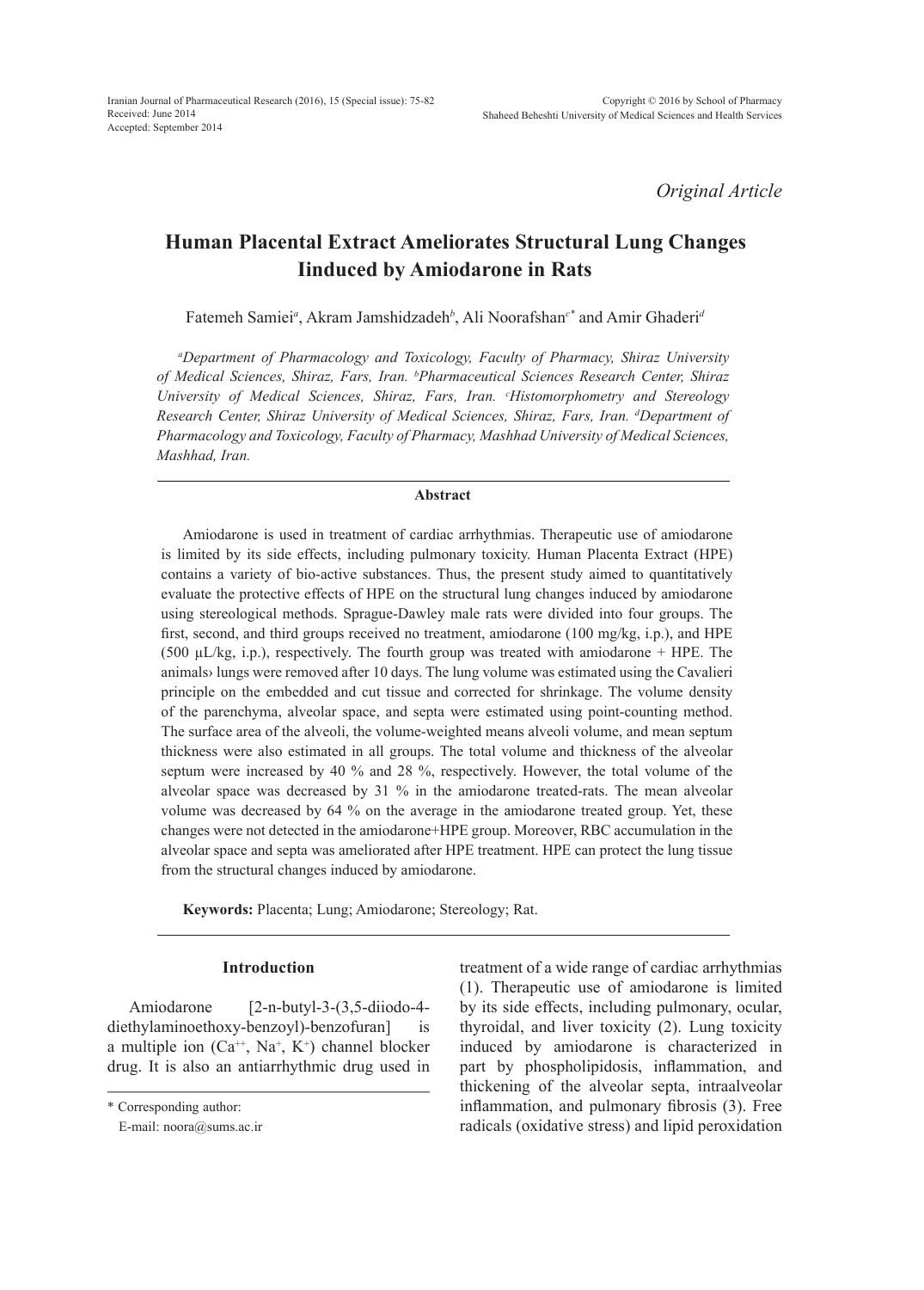have been shown to be the main pathogenic mechanisms of this drug›s pulmonary toxicity (4). Diffuse alveolar damage is a common manifestation of drug-induced lung injury. Histopathologically, diffuse alveolar damage is divided into an acute exudative phase and a late reparative or proliferative phase. The exudative phase, which is characterized by alveolar and interstitial oedema and hyaline membranes, is most prominent in the  $1<sup>st</sup>$  week after lung injury. On the other hand, the reparative phase, which is characterized by proliferation of type II pneumocytes and interstitial fibrosis, typically occurs after 1 or 2 weeks.

The placenta is usually rejected after delivery. During pregnancy, however, it is an important channel between mother and fetus providing various nutrients (4, 5). The nutritional substances and vitamins can be extracted from the placenta and are known as "placenta extract" (5). Human Placenta Extract (HPE) has been a historical folk remedy in Asian countries. In Asia specially Korea and Japan, the hydrolysate of HPE which contains therapeutic compounds has been used for improvement of liver function, liver regeneration, menopausal symptoms, fatigue, skin whitening, and antiaging (4-6). In general, placenta includes a rich variety of bio-active substances, including poly deoxyribonucleotides, RNA, DNA, peptides, hormones, amino acids, enzymes, cytokines, growth factors, vitamins, minerals, and trace elements (7). Growth factors, such as hepatocyte growth factor, epidermal growth factor, and transforming growth factorα,-β, have been identified in HPE (5). HPE, was also reported to exhibit anti-oxidant or antiinflammatory properties in various biological systems. HPE significantly decreased benzo[ $\alpha$ ] pyrene -induced oxidative stress which was evaluated by measuring the levels of superoxide dismutase and lipid peroxidation (4-9). In these studies, HPE pre-treatment significantly decreased the levels of the cytokines in rats exposed to benzo[ $\alpha$ ] pyrene (4-9). There are many application of HPE on tissue regeneration such as liver or wound healing but the HPE usage after lung tissue injury received less attention (6-9). The present study aims to qualitatively evaluate the protective effects of the HPE on the lung structural changes induced by amiodarone using modern stereological methods. In fact, this research was conducted to answer these questions: How much do the lung volume, alveolar septa, and space change after amiodarone treatment? How much does the surface area of the alveoli and septal thickness change after amiodarone treatment? How much does the mean alveolar volume change? Can HPE protect the lung from the structural changes induced by amiodarone?

## **Experimental**

#### *Placenta isolation and extraction*

In this study, HPE was obtained from healthy women who had undergone cesarean section after getting verbal consent (because the placentas were discarded). Then, the placentas were processed immediately. The research procedure was approved (approval number: No. 91-6073) by the Ethics Committee of Shiraz University of Medical Sciences, Shiraz, Iran. HPE was prepared with water-soluble methods as follows. Red blood cells were removed from the placental tissue using washing buffer (50 mM Tris-HCl; 150 mM NaCl; 150 mM Sucrose, pH 7.2 each at 4 °C for 30 min). The washed tissue was then chopped using sterile scissors. Afterwards, the tissue was snap-frozen in liquid nitrogen for additional grinding, thawed, resuspended in 30 mL of homogenizing buffer (DMEM high glucose; 0.32 M sucrose; 2 mM EDTA), and sonicated on ice (amplitude 60, pulse 4, and repeat 4). After centrifugation (4500 rpm at 4 °C for 15 min), HPE was filtered by 0.45-μm filter. The protein concentration in the filtrate was determined using Bradford method and 1 mL HPE contained 50 mg protein. HPE was stored at -80  $^{\circ}$ C until use (4, 8 and 9).

# *Animals*

24 Sprague-Dawley male rats (weight, 180- 220 g) were obtained from the laboratory animal center of Shiraz University of Medical Sciences, Shiraz, Iran. All the procedures were performed under the supervision of the Ethics Committee of Shiraz University of Medical Sciences, Shiraz, Iran and the animals were kept under standard conditions. The Ethics Committee of the university agreed with the animal experiment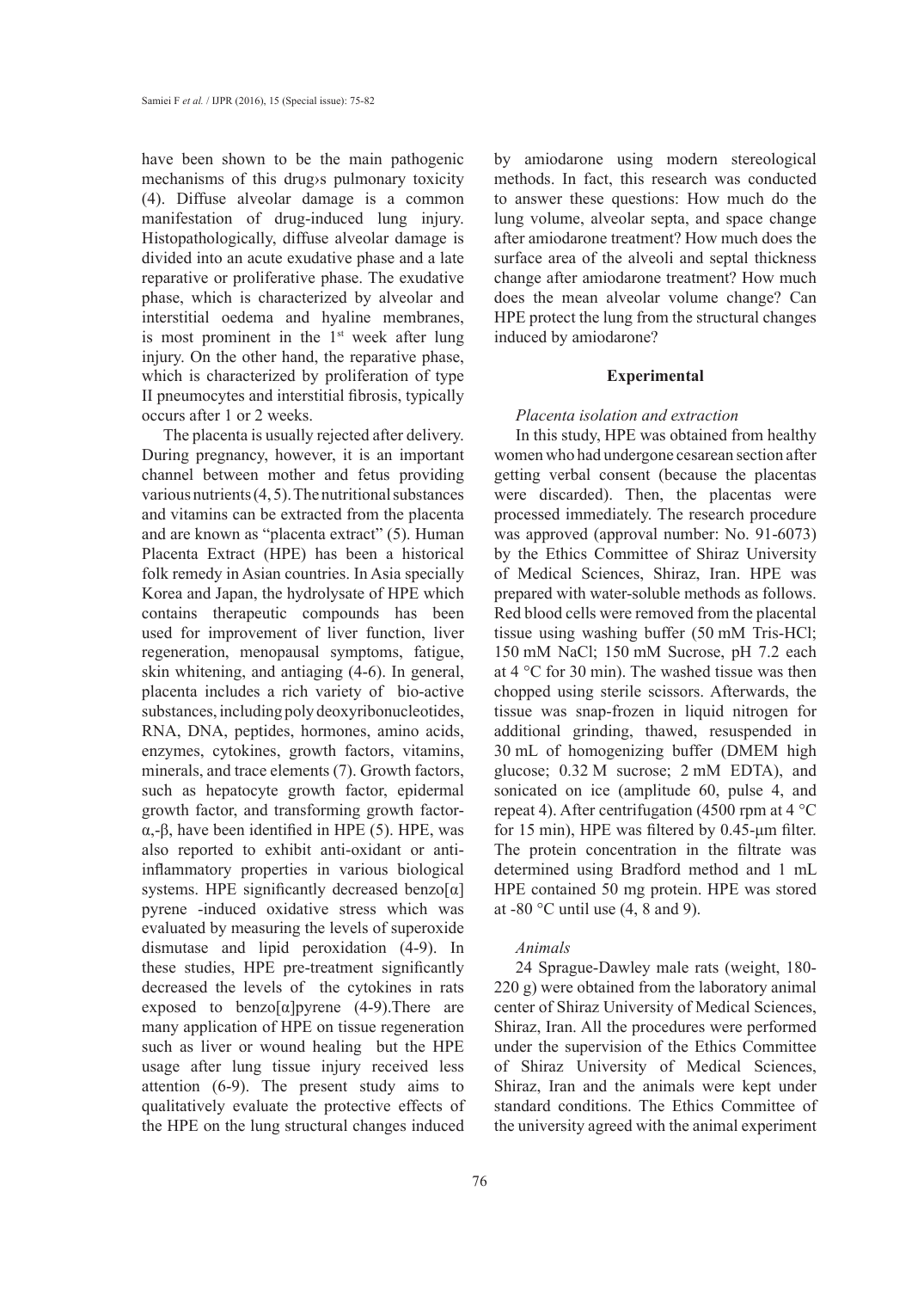under approval No. 91-6073. The animals were randomly divided into four groups each including six rats. The first group received no treatment. The second group received amiodarone (100 mg/kg) for 10 days (10). Besides, the third group received HPE (500 µl/kg) for 10 consecutive days. The forth group was treated with the same doses of amiodarone and HPE as mentioned for the second and third groups. All the administrations were done intraperitoneally for 10 days. The animals were sacrificed on the  $11<sup>th</sup>$ day and their lungs were removed.

The animals were anaesthetized by intraperitoneal injection of 60 mg/kg thiopental. A cannula was inserted into the trachea through a midline cervical incision while the animal was breathing. The diaphragm was punctured from its abdominal surface to produce a bilateral pneumothorax. After that, the left bronchus was ligated and the left lung was removed. Then, 4 % phosphate-buffered formaldehyde was infused into the trachea at a transpulmonary pressure of 20 cm  $H_2O$ . The trachea was then ligated when the flow ceased (11). Afterwards, the right lung was removed from the thorax and placed in fresh fixative to complete fixation while intrapulmonary pressure was still maintained. The left lung, on the other hand, was cut into isotropic uniform random sections according to the oroientator method (12-14). Briefly, the left lung was sectioned according to an equidistance division circle. The pieces were cut using a sineweighted non-equidistance division circle. After all, four circular pieces were sampled using a trocar and the areas were measured. The pieces were embedded in paraffin blocks, sectioned, stained, and their areas were measured to calculate the mean degree of global tissue shrinkage "d (shr)" using the following formula:

# d (shr): = 1-[Area After/Area Before]<sup>1.5</sup>

Where, "Area After" and "Area Before" were respectively the areas of the circle after and before fixation, processing, sectioning, and staining (13). In this study, the right lung was embedded in an agar block and systematically cut into slices starting at a uniform random point. A slicer machine was used to choose a slice thickness of 3 mm, providing about 8-12 slices from each lung. New sub-samples were also obtained by punching the slabs using a trocar through systematic random sampling method. Afterwards, the pieces were blocked in a cylindrical paraffin block and the orientator method was applied on the cylinder. Finally, 4µm isotropic uniform random sections were obtained and stained with Heidenhain›s AZAN trichrome stain.

#### *Lung volume estimation*

The lung volume was estimated using the Cavalieri principle on the embedded and cut tissue (Figure 1). Also, it had to be corrected for shrinkage to achieve values for unshrunken lung volumes (11). The images of the slabs were captured using a stereomicroscope and the areas of the slabs were estimated. The lung volume was estimated using the following formula:

## V (lung, shrunken)=  $\Sigma A \times T$

Where " $\sum A$ " was the areas of the slabs and "T" was the slab thickness. Moreover, the unshrunken volume of the lung was estimated using the following formula.

V(lung, unshrunken)= V(lung, shrunken) /[1  $-d(\text{shr})$ ]

# *Estimation of the Coefficient of Error* (*CE*)

The CE for the estimate of the volume; i.e, CE (V), is the function of the noise effect and systematic random sampling variance for the sums of areas. When the cross-sectional areas " $\sum A$ " were estimated by the software, CE (V) was calculated by the following formula  $(15.16)$ :

CE(V): = 
$$
(\sum A)^{-1} \times [1/12 \times (3\sum A_i A_i + \sum A_i A_{i+2})]^{1/2}
$$
  
-  $4\sum A_i A_{i+1}$ ) $1^{1/2}$ 

# *Volume density of the lung tissue*

The data about the changes in the distribution of the volume fractions of the lung tissue on different subtypes of the tissue were collected using the point counting method (Figure 2) (11- 13). Briefly, a grid of points was superimposed upon the images of the lung sections viewed on the monitor. The right upper corner of each cross point was considered as a point. In the first step, the points hitting the parenchymal tissue and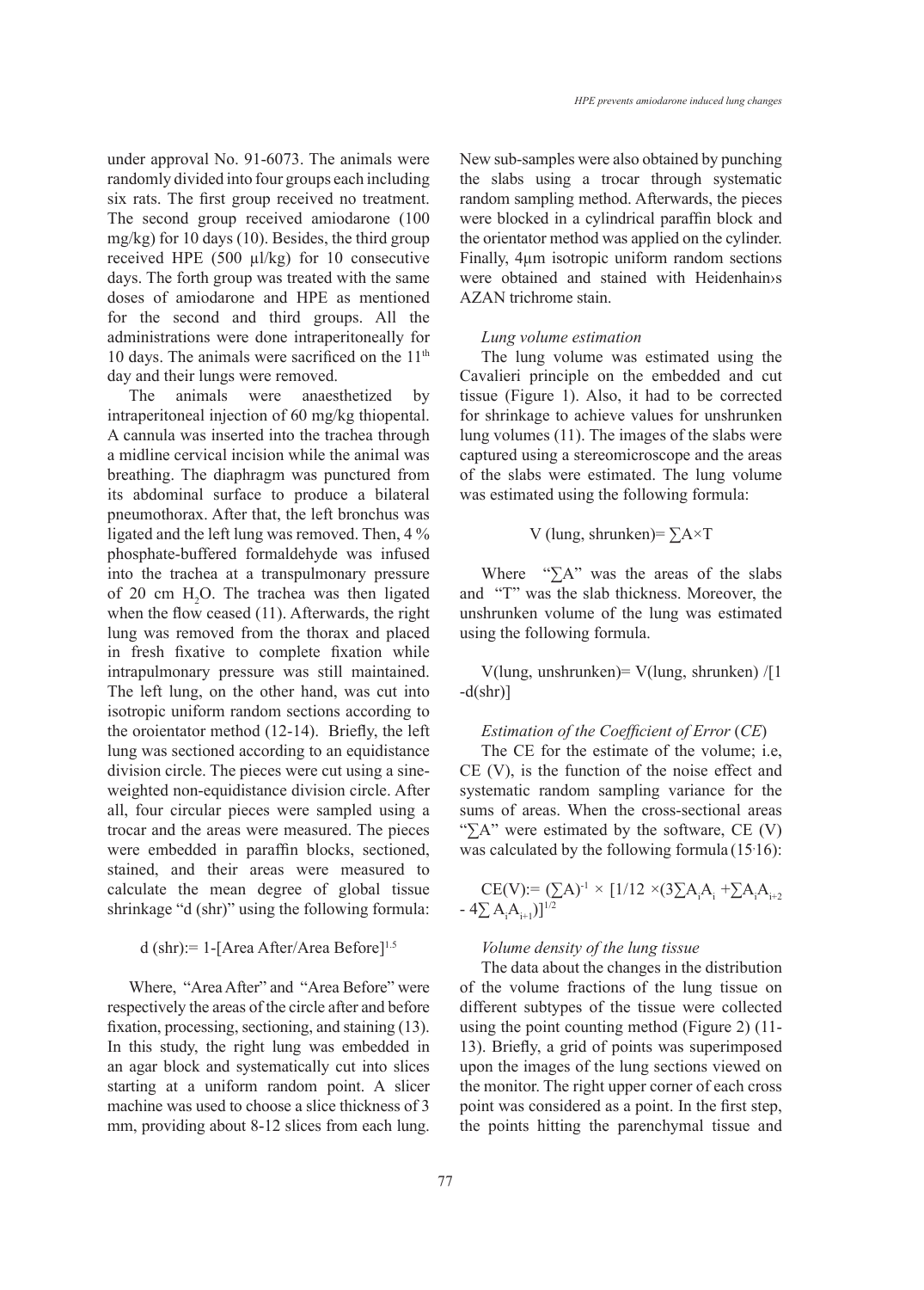

**Figure 1.** The lung sectioning. A. The lung was embedded in an agar block and cut using a tissue slicer. B and C. The sectioned block and slabs of the lung.

those hitting the non-parenchymal tissue were calculated at the final magnification of 40×. The parenchymal tissue includes the part of the lung tissue that belongs to alveolar septa and spaces. The non-parenchymal tissue was defined as the large connective tissue septa, walls of the larger vessels, and conductive airways and their surrounding connective tissue. Overall, 100-278 points were counted per animal. In the second step, the volume density of the alveolar septa and alveolar space was estimated at the final magnification of 400×. The volume density "Vv (structure/lung)" of the intended parameters was obtained using the following formula:

# Vv (structure/lung):=P (structure) / P(lung)

Where "P (structure)" and "P (lung)" represented the total number of the points hitting the structural components of the tissue and the lung sections, respectively. Overall, 128-241 points were counted per animal. The

total volume of the parenchymal tissues was estimated by multiplying the volume density by V (lung, unshrunken) (11).

V (parenchyma) = Vv (parenchymal/lung)  $\times$ V(lung, unshrunken)

The total volume of the alveolar septa and space were estimated using the following formula: V (structure)=  $Vv$  (structure/parenchyma)  $\times$  V

# (parenchyma)

In order to estimate the surface area of the alveoli, S (alveoli), the intersections of the alveolar boundaries on the section with straight test lines of a superimposed grid were counted at the final magnification of  $400 \times$  (Figure 2) (11). The alveolar surface area on the sections was estimated as follows: S (alveoli)=  $2\Sigma I / [(l/p) \times \Sigma]$  $P(lung) \times [1 - d(shr)]^{1/3} \times V$  (parenchyma).

Where "∑I" was the number of the intersections between the test lines and the alveolar septa, "*l/p*" was the length per test point on the counting grid, and P lung) was the number of the points hitting the lung tissue. Overall, 226-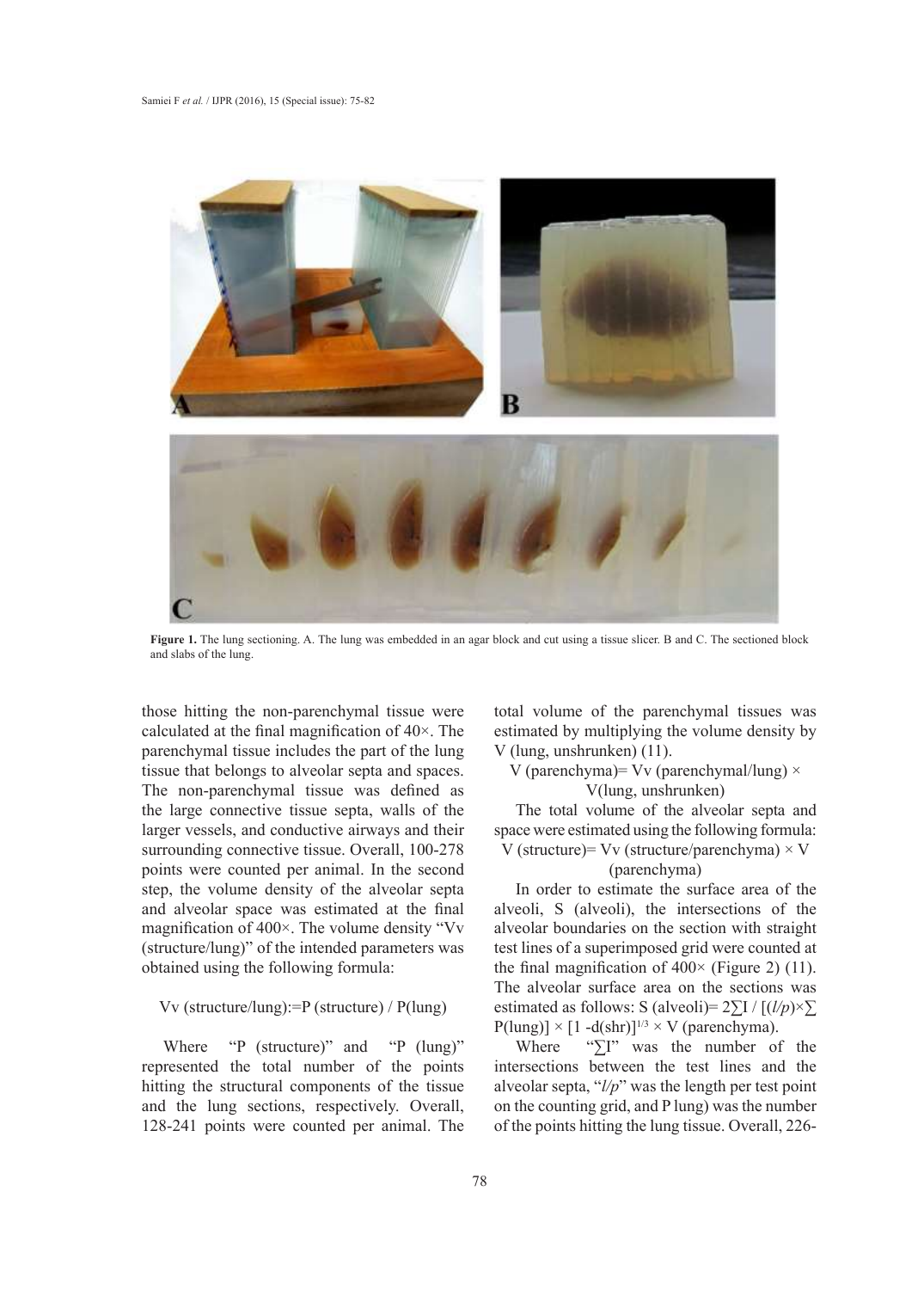





**Figure 2.** A. Volume density estimation using point counting method. The number of  $HPE$ . method. The number of points hitting the favored structure was **Moreover**, the t divided by the total points hitting the lung tissue. The right averagely decreased averagely decreased upper corner of the crosses indicates the points (the arrows). B. Surface density estimation. The points and intersections treated animals. None B. Surface density estimation. The points and intersections are shown using arrows and arrowheads, respectively. C. and observed in the arrows Estimation of the volume-weighted mean alveolus volume.  $\overline{F_{\text{U}}$ Each alveolus hit by a test point was sampled and the intercept length was calculated.

678 intersections were counted per animal.

## *Volume-weighted mean alveoli volume*

The volume weighted mean volume (*V*v) of the alveoli was estimated by the method of point sampled intercepts (Figure 2) (17). This method is based on the following formula:

$$
Vv = \pi/3 \times 13
$$

Where  $\partial_{\theta}^{b}$  represented intercept. In brief, a test grid was overlaid on the section image of the lung at the final magnification of 400×. Each section hit by a test point was sampled and the intercept length was calculated. Due to the random orientation of the alveoli, the ruler was maintained in a horizontal position to determine the intercepts. Overall, 88-267 intercepts were estimated per animal.

*Mean thickness of the alveolar septum* The mean septum thickness "τ" was estimated as:

 $\tau = 2 \times (Vv$  septum /Sv septum)

Where "Vv" and "Sv" were the volume and surface densities of the alveolar septum, respectively (18).

*Statistical analysis.* The data were analyzed using Kruskall-Wallis and Mann-Withney U-tests. P<0.05 was considered as significant.

# **Results**

The quantitative data are presented in Table 1. No changes were observed in the total lung and parenchyma volume 10 days after amiodarone treatment.

On the average, the total volume of the alveolar septum increased by 40% in the amiodarone treated rats. However, this increase was not found in the group which was treated by amiodarone+HPE.

Moreover, the total alveolar space was averagely decreased by 31% in the amiodarone treated animals. Nonetheless, this reduction was not observed in the amiodarone+HPE group.

Furthermore, the thickness of the alveolar septum was averagely increased by 28% in the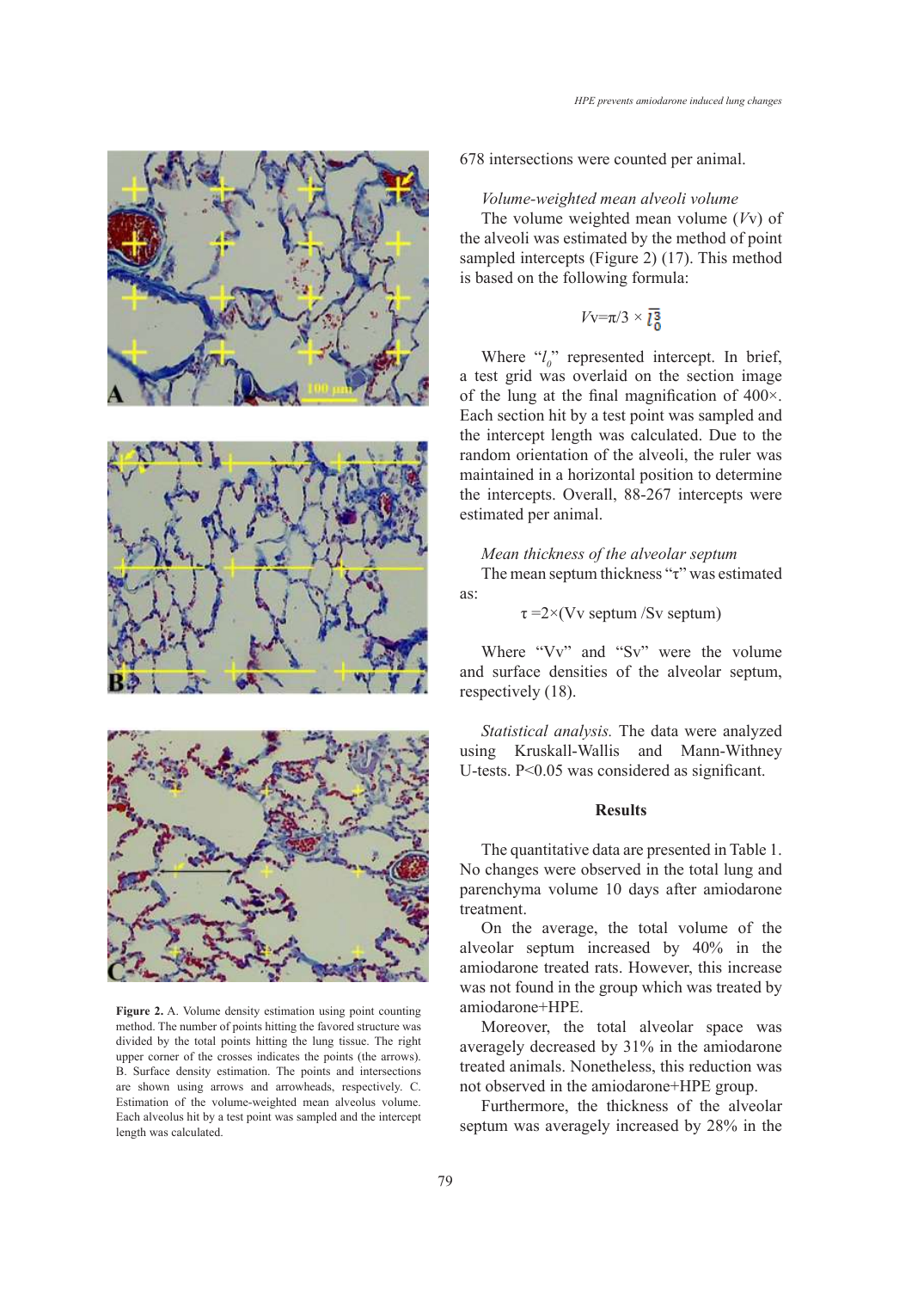

**Figure 3.** Hisotopathological observation of the lung tissue in the control (A), amiodarone (B), HPE (C), and amiodarone+HPE (D) groups. Diffuse alveolar damage can be seen in amiodarone-treated lungs characterized by alveolar and interstitial oedema and RBC accumulation in the alveolar space. No changes were seen after HPE-treatment on the normal lung tissue. These histopathological characteristics of the lung injury were decreased in the amiodarone+HPE extract lungs.

thickness was not detected in the rats treated with amiodarone+HPE.

The study results also showed that the mean alveolar volume was decreased by 64% on tryptophan, and collagen peptides are responsible the average in the amiodarone-treated group. However, this reduction was not found in the amiodarone+HPE group.

Qualitative changes of the lung tissue are presented in Figure 3. RBC accumulation in the con alveolar space and septa and septal inflammation were observable in the amiodarone-treated rats. In addition, the amelioration of these characteristics Amiodarone, an antiarrhythmic drug, causes could be seen after HPE treatment.

## **Discussion**

Recent research has shown that HPE contains rich growth factors, hormones, proteins, glycosaminoglycans, nucleic acids, polydeoxyribonucleotides, antibodies, and contains rich growth factors, hormones, this drug's pulmonary toxicity  $(21)$ . The present

amiodarone-treated group. Yet, this increase in other concentrated nutrients which may explain other concentrated nutrients which may explain thickness was not detected in the rats treated in part the capacity of HPE to stimulate tissue regeneration and cell proliferation (4-9).  $\frac{M}{R}$  The study results also showed that the mean Moreover, uracil, tyrosine, phenylalanine, tryptophan, and collagen peptides are responsible for the antioxidant activity of HPE (9). Since HPE has been known to have no toxic effects, it can be used as a therapeutic agent for oxidative stress-related diseases (19). The studies conducted on animal models have also provided evidence for liver function improvement by HPE through liver regeneration (20).

Amiodarone, an antiarrhythmic drug, causes could be seen after HPE treatment. The pulmonary fibrosis in some patients during chronic administration, but its toxic mechanism Discussion is not well known. Formations of free radicals and lipid peroxidation (oxidative stress) have been<br>
regeneration and cell production (4-9). Moreover, phenylalanine, phenylalanine, phenylalanine, phenylalanine, shown to be the main pathogenic mechanisms of study investigated the protective effects of HPE process, grycosaminogrycans, indeter actus, stady investigated the process of the has been known to have no to have no to have no to have no to have no to have no to have no to have no to have no to have no to have no to h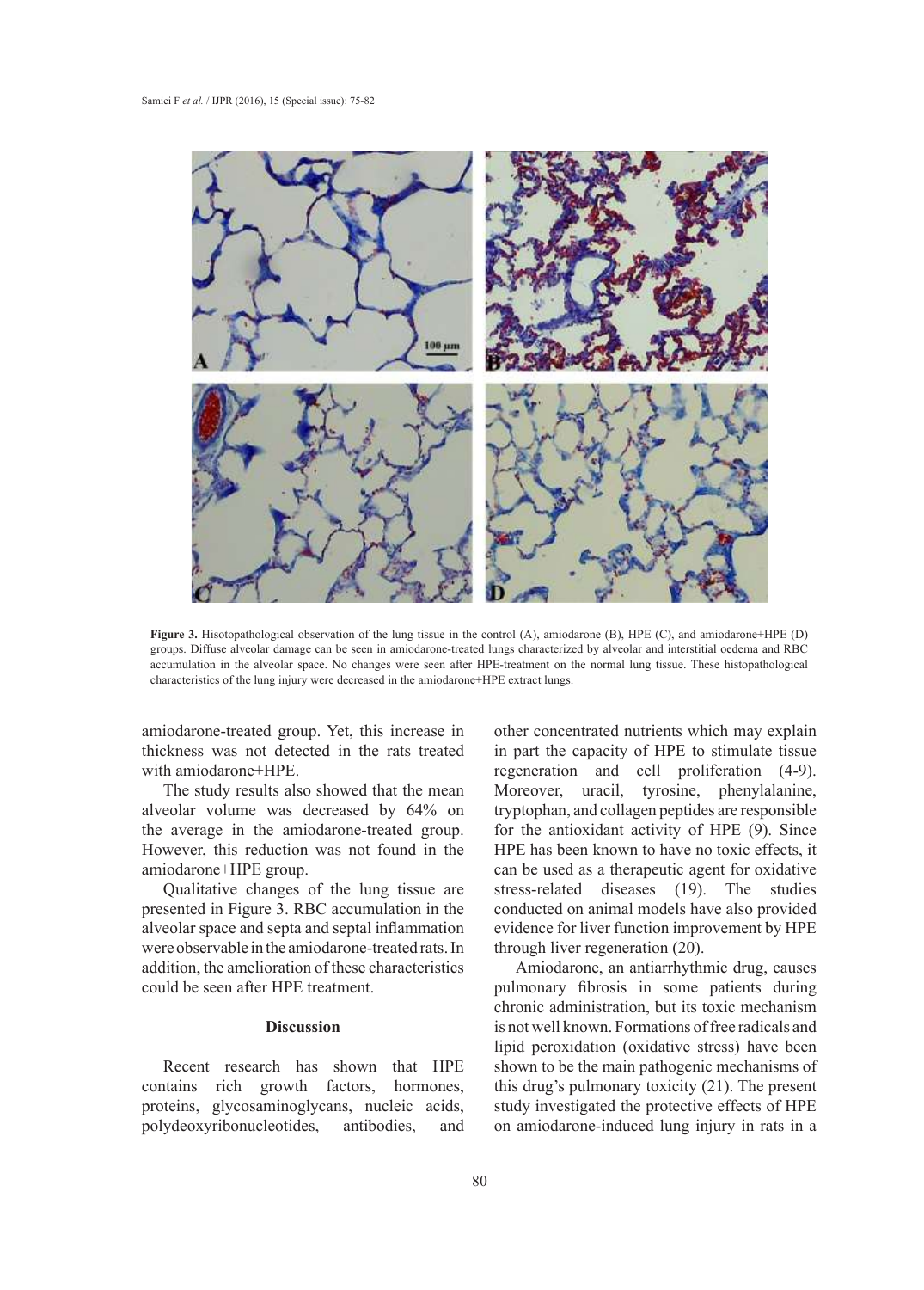*HPE prevents amiodarone induced lung changes*

quantitative way.

The study was focused on the structural changes after amiodarone with or without HPE treatments. The study results showed that thickness and total volume of the alveolar septum increased after amiodarone administration and HPE could suppress these changes. In addition, our findings revealed a decrease in the mean alveolar volume and total alveolar space which are important characteristics of amiodarone lung toxicity. Other researchers have proposed an oxidant mechanism for amiodarone and have shown that several antioxidants can reduce lysosomal phospholipidosis and prevent amiodarone toxicity (4, 22).

The Exact mechanism of the HPE action is not clear but it might be due to its antioxidant properties. In general, HPE contains many kinds of collagens, including type I, II, III, IV, V, VII, VIII, and XVI (23). Reactive oxygen species inhibit collagen synthesis in a variety of tissues, including lung, skin, and venous endothelial cells (9). Due to the anti-inflammatory properties and collagen contents, HPE might be improved amiodarone-induced inflammation and thickening of the alveolar septa within the lung in the current study. The protective effects of HPE against amiodarone observed in the present study might also be exerted by the components of HPE, including amino acids, monosaccharides, and fatty acids. It should also be considered that the cell-regenerative effect of HPE may stimulates tissue regeneration and cell proliferation in the lung tissue.

Conclusion. HPE may protect the lung tissue from the structural changes induced by amiodarone in rat.

## **Acknowledgements**

This study is a part of the thesis written by Fatemeh Samiei, M.Sc. student of toxicology, School of Pharmacy, Shiraz University of Medical Sciences. The research was financially supported by grant No. 91-6073 from the Research Vice-chancellor for Shiraz University of Medical Sciences, Shiraz, Iran. Hereby, the authors would like to thank Ms. A. Keivanshekouh at the Research Improvement Center of Shiraz University of Medical Sciences for improving the use of English in the manuscript.

#### *Disclosure of Conflicts of Interest*

There is no conflict of interest. There are no financial, consulting, and personal relationships with other people or organizations that could influence the author's work.

# **References**

- Halici Z, Dengiz GO, Odabasoglu F, Suleyman (1) H, Cadirci E and Halici M. Amiodarone has antiinflammatory and anti-oxidative properties: an experimental study in rats with carrageenan-induced paw edema. *Eur. J. Pharmacol.* (2007) 566: 215-221.
- (2) Zahno A, Brecht K, Morand R, Maseneni S, Torok M, Lindinger PW and Krahenbuhl S. The role of CYP3A4 in amiodarone-associated toxicity on HepG2 cells. *Biochem. Pharmacol.* (2011) 81: 432- 441.
- Taylor MD, Antonini JM, Roberts JR, Leonard SS, (3) Shi X, Gannett PM, Hubbs AF and Reasor MJ. Intratracheal amiodarone administration to F344 rats directly damages lung airway and parenchymal cells. *Toxicol. Appl. Pharmacol.* (2003) 188: 92-103.
- (4) Jung J, Lee HJ, Lee JM, Na KH, Hwang SG and Kim GJ. Placenta extract promote liver regeneration in CCl4-injured liver rat model. *Int. Immunopharmacol.* (2011) 11: 976-84.
- (5) Jash A, Kwon HK, Sahoo A, Lee CG, So JS, Kim J, Oh YK, Kim YB and Im SH. Topical application of porcine placenta extract inhibits the progression of experimental contact hypersensitivity. *J. Ethnopharmacol. (2011)133:654-62.*
- (6) Kong M and Park SB. Effect of human placental extract on health status in elderly koreans. *Evid. Based Complement Alternat Med*. (2012) 732915.
- Park JY, Byeon JH, Park SW, Eun SH, Chae KY and (7) Eun BL. Neuroprotective effect of human placental extract on hypoxic-ischemic brain injury in neonatal rats. *Brain Dev.* (2013) 35: 68-74.
- Bradford MM. A rapid and sensitive method for (8) the quantitation of microgram quantities of protein utilizing the principle of protein-dye binding. *Anal Biochem.* (1976) 72: 248-54.
- Togashi S, Takahashi N, Iwama M, Watanabe S, (9) Tamagawa K and Fukui T. Antioxidative collagenderived peptides in human-placenta extract. *Placenta.* (2002) 23: 497-502.
- (10) Jamshidzadeh A, Baghban M, Azarpira N, Mohammadi Bardbori A and Niknahad H. Effects of tomato extract on oxidative stress induced toxicity in different organs of rats. *Food Chem. Toxicol.* (2008) 46: 3612-5.
- (11) Knust J, Ochs M, Gundersen HJ and Nyengaard JR. Stereological estimates of alveolar number and size and capillary length and surface area in mice lungs. *Anat. Rec.* (2009) 292: 113-22.
- (12) Hyde DM, Tyler NK and Plopper CG. Morphometry